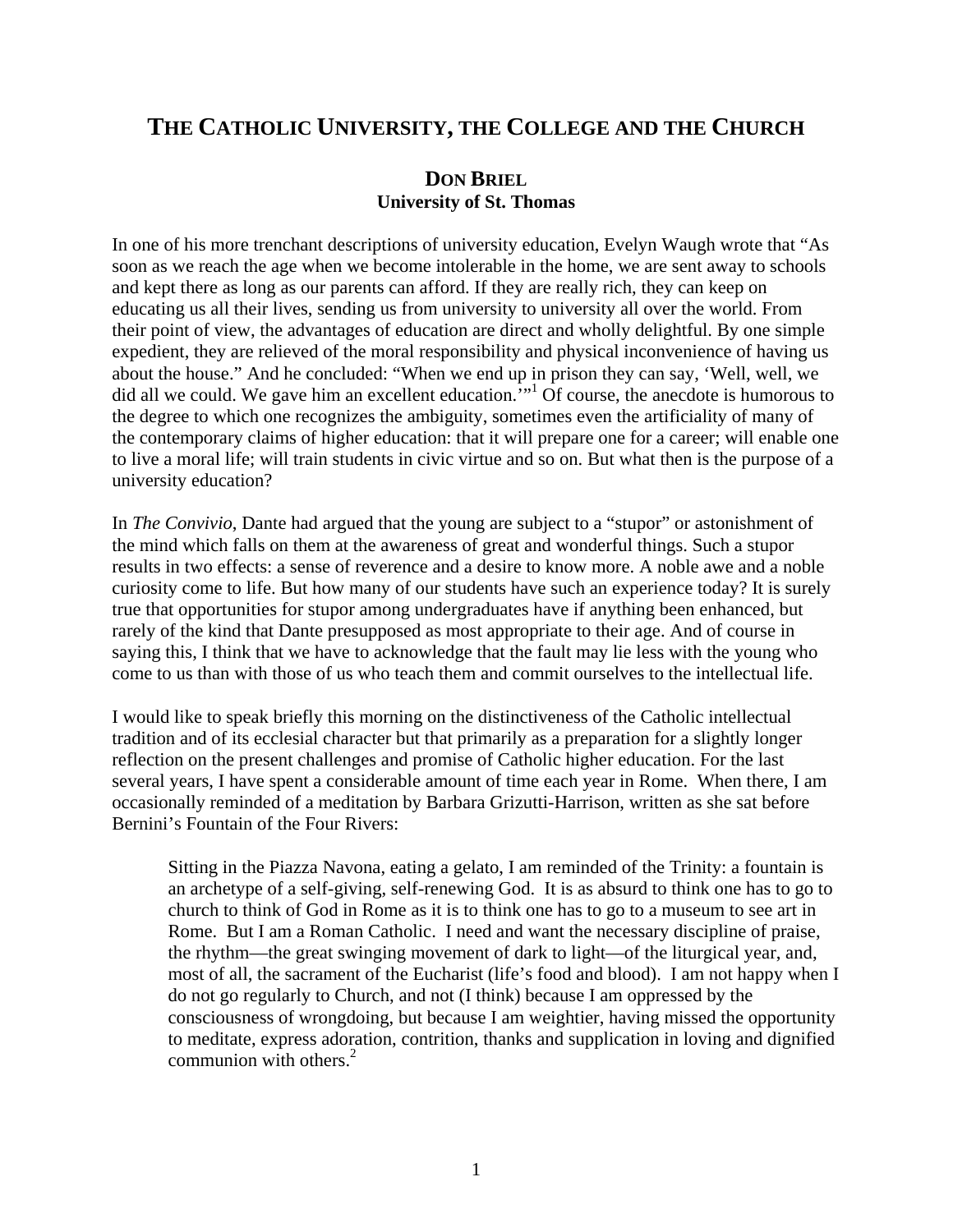This reflection reminds us of an essential fact about the Catholic intellectual tradition, and this perhaps more provocative than the recognition of its wholistic and integrating vision of reality. We cannot speak coherently about the Catholic intellectual tradition outside the context of the Catholic community, that is, outside the Church. When Ms. Grizutti-Harrison speaks of the Eucharist as life's food and blood and of the great swinging movement of the liturgy, she speaks as a Catholic, for whom the great claims of belief and responses of worship form a complex but felt wholeness of being and understanding.

The Catholic intellectual tradition is ultimately inseparable from the deepest insights, convictions and assertions of the Catholic faith and it is in this sense that one must say that without the Church, the Catholic intellectual tradition is not only something relatively trivial, it is ultimately unintelligible. Until relatively recently it would not have been necessary to emphasize this point, but it is now essential to do so. When Flannery O'Connor said that she wrote the way she did because, not though, she was a Catholic, she felt compelled to add that she was, however, "a Catholic peculiarly possessed of the modern consciousness, that thing Jung describes as unhistorical, solitary and guilty."<sup>[3](#page-9-2)</sup> We are perhaps similarly possessed, and it would be well for us to be particularly attentive to the consequences of this new consciousness. One of its principal consequences is a persistent emphasis on the notion of the intellectual, precisely as intellectual, as the consummate outsider, and by implication, a suggestion that an intellectual must call into question the nature and extent of all authorities and traditions, civil or religious. It is perhaps remarkable that we have come to take this skepticism for granted. As Josef Pieper has pointed out, it is still possible to think of an intellectual even among theologians. However, the moment such a man is appointed a bishop, (one thinks immediately of Walter Kasper or Benedict XVI) he automatically forfeits his claim to be considered among the intellectual class. Why is this necessarily the case? Does a deep personal and institutional commitment to the claims of the Catholic faith inevitably discredit one's intellectual claims?

As one considers Barbara Grizutti-Harrison's insistence that to be a Catholic, to participate in the overflowing love of the Trinitarian God, means that one is impelled to participate in the life of the community of the Church, one has to ask Pieper's questions (which were in fact Goethe's as well): Does not the risk of the outsider become fatal

when the good things of life in question are those things entrusted to the Church, of which no one can partake unless he accepts them with faith and love, unless, that is, he "belongs" without reservation? How can I truly be a member of this mystical community and at the same time insist on maintaining a critical detachment, on being a non-conformist, on preserving my independence....<sup>[4](#page-9-3)</sup>

Pieper reminds us that this apparent non-conformity masks in a real way a conformity to a secular academic establishment and that the roots of the term non-conformity are in the Scriptural warning: *nolite conformari huic saeculo*, be not conformed to this world (Rom 12:2). Pieper expressed this very directly. In our time, he insisted "It does not take a grain of courage to attack the Pope," "but how would it be for a change, if an intellectual chose to publicly defend, with imagination and verbal skill, the thesis that purity is integral to the proper functioningof a human being?"<sup>5</sup> This would indeed be non-conformity. The Enlightenment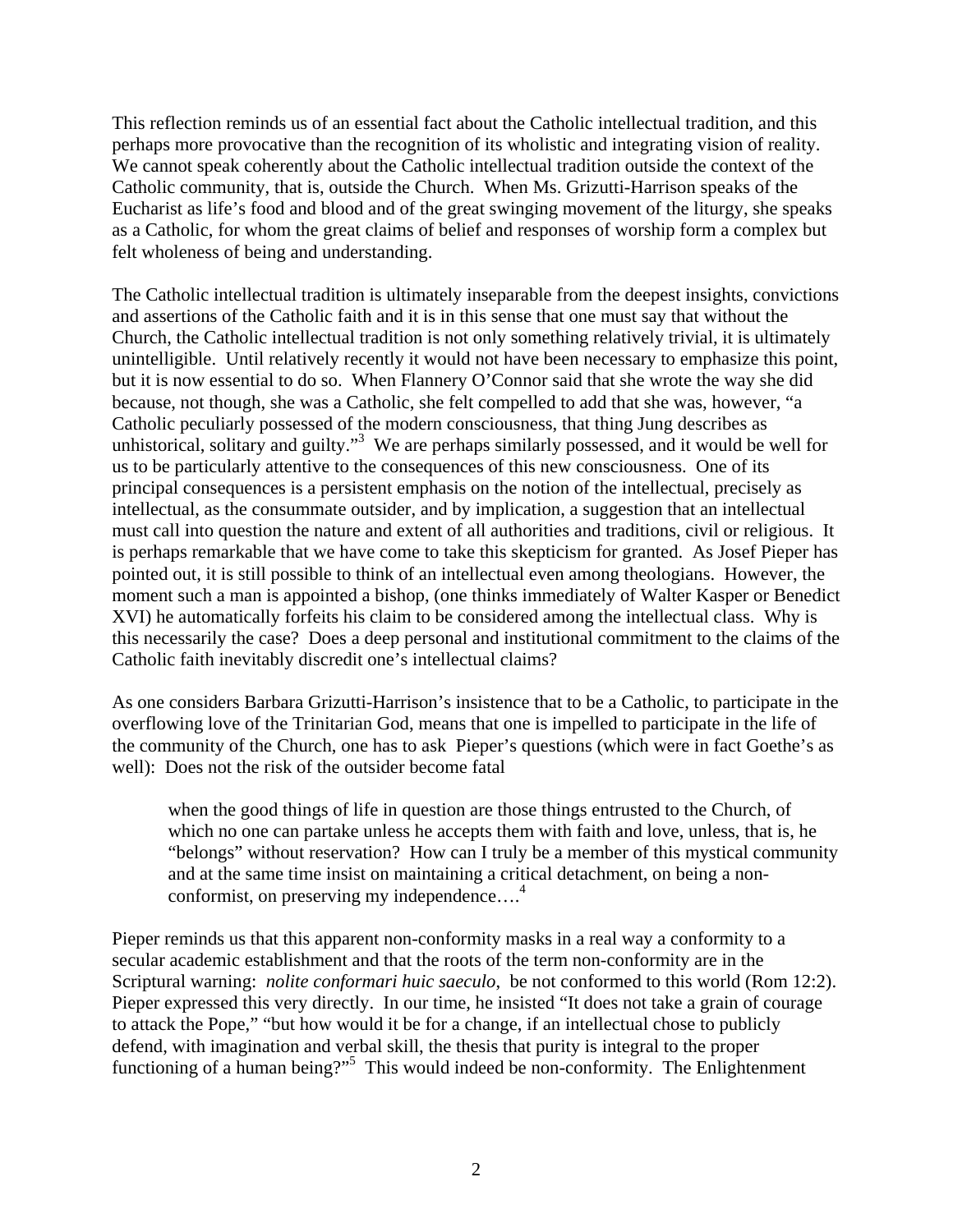notion of the intellectual as the critic "par excellence" is now simply assumed, and this affects not only the way we conduct research but equally how we teach.

But of course, the roots of the problem are older than the Enlightenment and would require a complex historical account. For now, I want to focus on the implications of this skepticism for the modern university and then to consider its implications for Catholic higher education. What now seems inescapable is the conclusion that the modern university, although remarkably expansive both in enrollments and in budgets, is largely irrelevant within contemporary culture. Of course, its degrees are now presupposed as credentials for economic success and professional advancement but can we any longer maintain the general assumption of the late  $19<sup>th</sup>$  century that university professors constitute the authoritative high priests of the new secular culture? C. John Sommerville has recently argued, I think rightly, that the modern university's resolute commitment to an ideological secularism, one which reduces the perennial human questions of meaning and ultimate concern to arbitrary private values has produced a crisis not only of confidence but also of coherence for the university.

There was a time, and that not so long ago, that university faculties were fairly widely consulted about cultural and political issues deemed vital for modern life. Now, at least, in the United States, university faculties are seen to be out of touch with the realities not only of the political order but also of private conviction. Recent American elections have demonstrated this with remarkable clarity. There are a number of sources for this new situation but certainly among them is the narrowing of the university's self-understanding to a constricted specialization of disciplinary concern and methodological interest, all under the rubric of a very narrow notion of secular rationality. Let me cite Sommerville on this point:

If our universities are to become more than professional schools, then rationalism needs to be in dialogue with other 'traditions of inquiry.' For the most important matters in life include such matters as hope, depression, trust, purpose and wisdom. If secularism purges such concerns from the curriculum for lack of a way to address them, the public may conclude that the football team really is the most important part of the university. But if they are taken up, we will find ourselves using terms that seem to belong in a religious discourse. We have dodged this issue by saying that true, good, just are all political, meaning that they can't be discussed but only voted on. But in fact they could be discussed, if our discussions were to recognize a dimension of ultimacy. It will do wonders in drawing attention and respect to our universities.<sup>[6](#page-9-5)</sup>

Of course, one of the greatest ironies of our time is the slavish imitation of much of Catholic higher education of this increasingly discredited naturalistic model of university life and its rejection of ultimacy. I would like to reflect briefly on this present situation, then turn to the classical account of the Catholic university, especially as expressed by Cardinal Newman, and then briefly consider its implications for contemporary higher education.

I am reminded of Walker Percy's insistence that we live in an age yet to be named, but we can affirm at least that it is both post-modern and post-Christian: "The present age is demented. It is possessed by a sense of dislocation, a loss of personal identity, an alternating sentimentality and rage which in an individual person, could be characterized as dementia."<sup>[7](#page-9-6)</sup> Perhaps one primary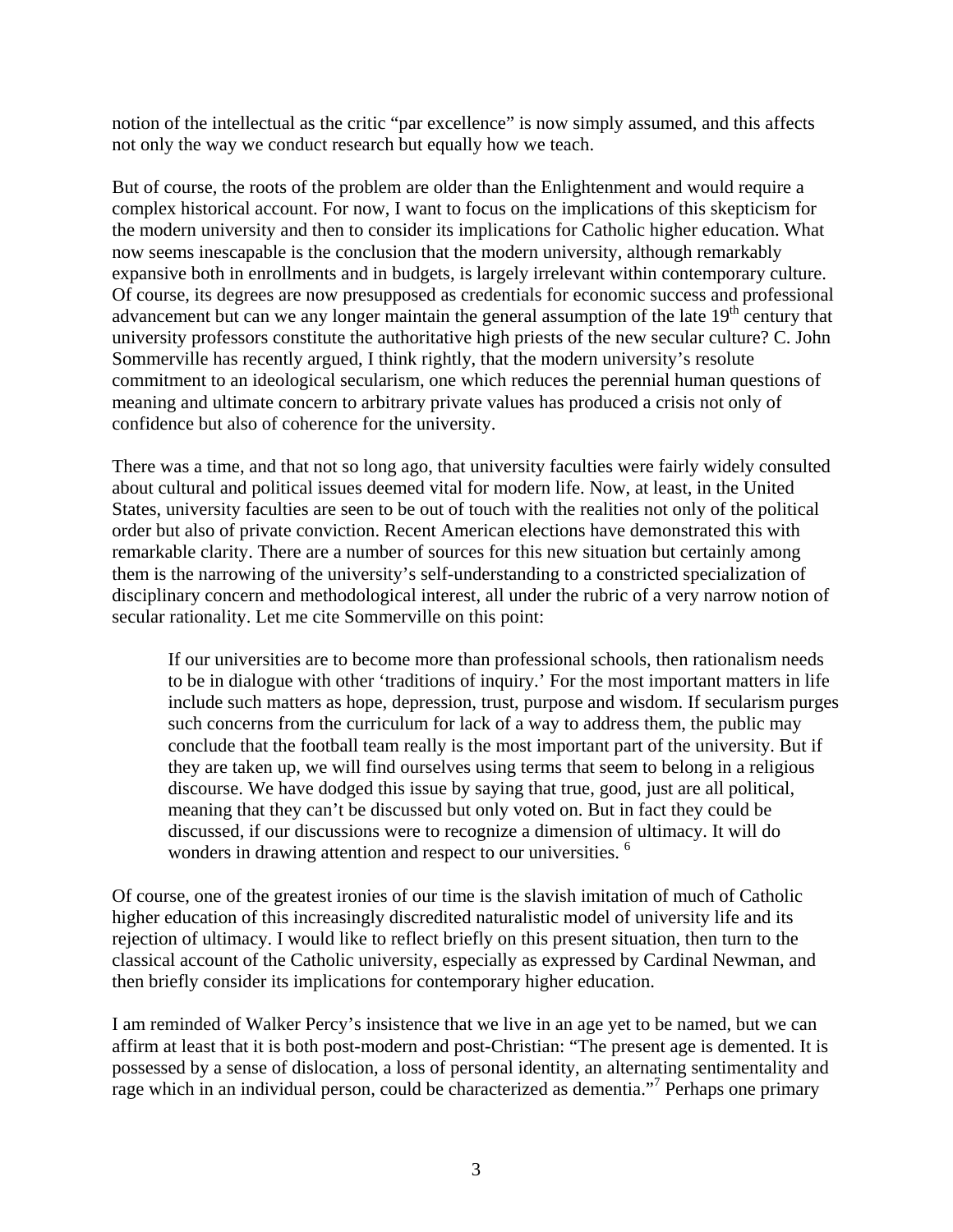expression of this new situation is involved in the reduction of all religious claims to therapeutic explanations. In such a context, all religions are equal and equally invalid. The only remaining value of religion is its instrumental and therapeutic use. But religion has been remarkably resilient in the face of secularism and we now confront the need both to acknowledge the fact that we can neither repress religious commitments and convictions nor escape their political and cultural implications. Again, Sommerville:

The terms we use to describe human affairs are not comfortable within a language of naturalism. We have not seriously attempted their translation into that language since B.F. Skinner gave it up a half century ago. When we say that human is a religious term, we mean that it has coherent meanings in a religious discourse. It relates grammatically to other concepts like 'purpose,' 'creation,''evil,''equality,''concern,''beauty,' and 'wealth,' which will bog down any naturalistic analysis. All these terms have recognized uses within religious discourse. If we want to use them at all (and clearly we must) it will be hard to avoid religious associations. If universities rule out all such discussions as soon as they recognize them as religious (involving even Plato, for instance), then serious discussions will migrate to some other venue. $8$ 

Several years ago both in a widely publicized lecture delivered at Georgetown University and later in a paper delivered before a meeting of local scholars, the archbishop of Chicago, Cardinal George, argued that a university without a unifying vision is simply a high-class trade school. Many seemed puzzled by this remark, assuming that he was referring to a general erosion of university standards that put higher education at the level of vocational training. But as he later pointed out, high-class trade schools are "very important institutions," and he did not hesitate to list Harvard and Yale among them. But he went on to add that "if they have lost.... any kind of truly integrating vision, then in fact they are there to serve an individual sense of mission, an individual purpose, and the demands of individual disciplines which are left un-integrated, except in the desire of students themselves and the academic vocation of those who feel accountable to their discipline...."[9](#page-9-8) The classical ideal of university education presupposed that its ultimate goal was to train students to see things whole. In contrast, the trade school was marked by a new emphasis on the university as a mere "carrier of disciplines." As such, it simply presides over a set of disciplinary guilds, each anxious to protect its autonomy and increase its relative influence.

Alasdair MacIntyre has also insisted on this integrating task of the university, whether secular or religious, arguing that the primary end of the university is to promote the self-transformation of its students so that they "become able to exercise a full range of powers of understanding and judgment." This presupposes not only a degree of competence within a particular field but also a formation which assists students to recognize what MacIntyre calls those "perplexities" which are not reducible to simple formulas. As Dante had insisted, students, and indeed faculty, need to be reminded of the wonder at a recognition of what is not understood; that truth is not reducible to a puzzle to be solved by rigorous, specialized research. MacIntyre suggested that especially as faculty, "We need to remind ourselves of something that experience on university committees irritatingly often confirms, that it is possible to have become a highly distinguished historian, say, or physicist, and yet remain a fool."<sup>10</sup> The increased focus on narrow specialization which had its source in the natural sciences but quickly became normative for much of the university's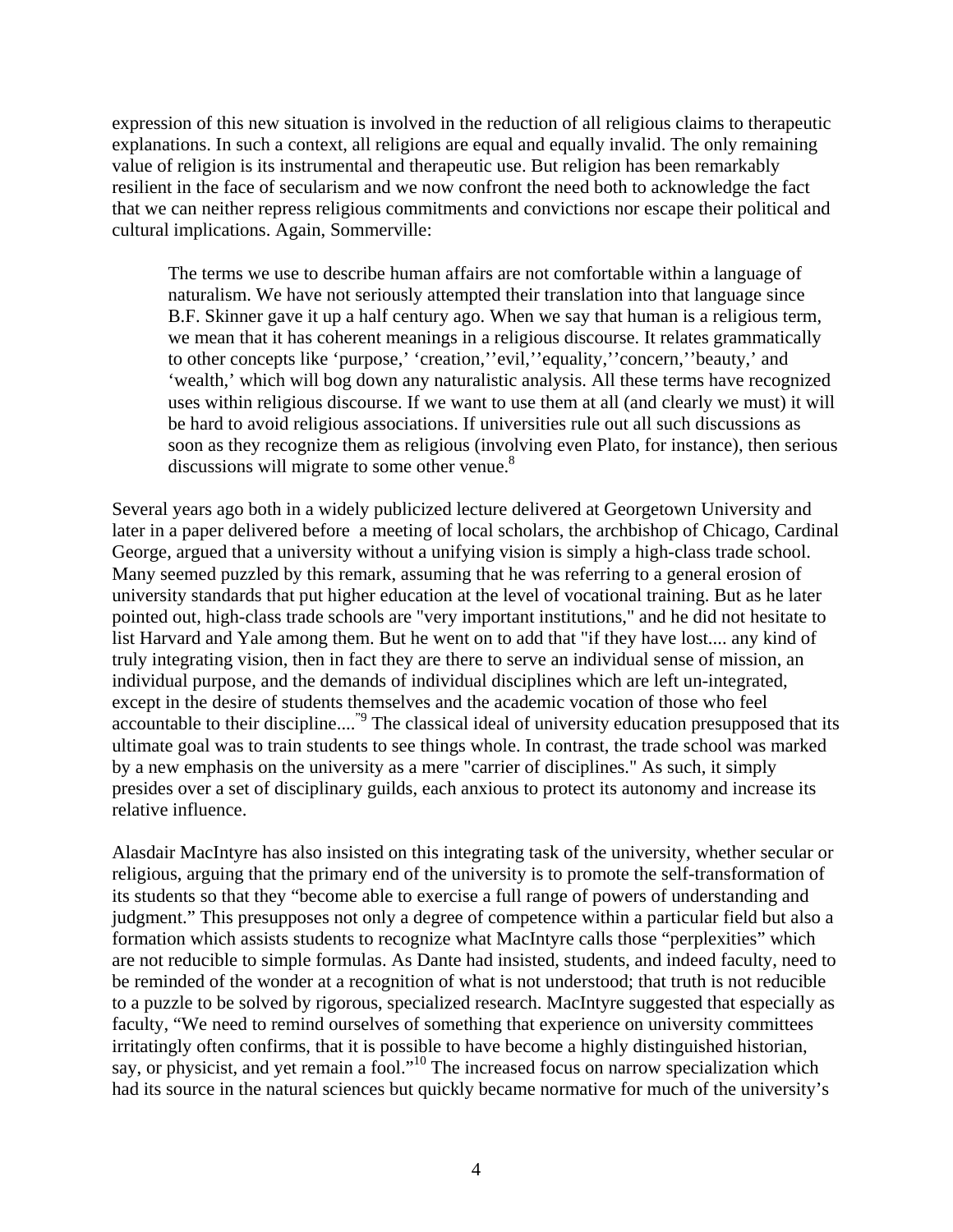self understanding has now begun to influence applied fields as well. If Warren Bennis and James O'Toole are correct, business schools are now equally committed to the hiring of a new generation of narrow specialists in rather sharp contrast to the practice of other professional schools such as law and medicine.

It may be useful to reconsider the specific character of the older model of university the loss of which Cardinal George lamented, and especially useful to reconsider it in its Catholic expression, for many Catholic academics have recently argued that the university is essentially secular both in its operation and in its end and that its Catholic claims merely adds a value rather than changes its essential character. Cardinal Newman's reflections on university education continue to be useful to us here. Over a century ago, the increasing specialization of university studies and professional life, the new model of the university as a carrier of disciplines, seemed to him highly problematic. In *The Idea of a University*, he insisted that society as a whole required something more than specialized competence and narrow interests, even though they might increasingly provide the means for material and intellectual advancement. "For if we are defined solely by this narrow specialization," he wrote, "it is the common failing of human nature, to be impressed with petty views and interests, to underrate the importance of all in which we are not concerned, and to carry our partial notions into areas where they are inapplicable, to act in short, as so many unconnected units displacing and repelling one another."<sup>11</sup> But this common human failing is now in large measure institutionalized in our colleges and universities and helps to explain the tendency to describe students as educational consumers. The loss of a common, integrating vision is not without its consequences for the individual as well as for society at large.

Similarly, Christopher Dawson had warned that if we were to avoid a basic conformity imposed by modern secular culture it would be "necessary to view the cultural situation as a whole and to see the Christian way of life not as a number of isolated precepts imposed by ecclesiastical authority but as a cosmos of spiritual relations embracing heaven and earth and uniting the order of social and moral life with the order of divine grace."<sup>12</sup> It is in this sense that David Schindler insists that the modern Catholic university's fundamental mission is to participate in the Second Vatican Council's universal call to holiness. "As a university," he argued, "the Catholic university must carry out this fundamental mission in specific reference to the intelligence."<sup>13</sup>

Newman, too, was not content to leave the university and the Church in a condition of radical dissociation, each jealously guarding its own privileges and pretensions and this despite the fact that when he spoke of the university he assumed that it does have, at least theoretically, an essentially secular task. But this character is not immune from the Church's critique and confirmation. For, as he stated in the preface, the Church is necessary to the university's very integrity. He insisted that the Church fears no knowledge, but she purifies all; she represses no element of our nature, but cultivates the whole. Their relations are neither infinitely subtle nor really fully stable for history is rarely in a state of equilibrium. In a famous passage in the *Apologia Pro Vita Sua*, Newman described the complex relations of reason and Church authority in Catholic Christendom and compared the Church to a moral factory in which reason might find its full expression and authenticity, not by being destroyed but in being refined "by an incessant noisy process, of the raw material of human nature, so excellent, so dangerous, so capable of divine purposes."<sup>14</sup>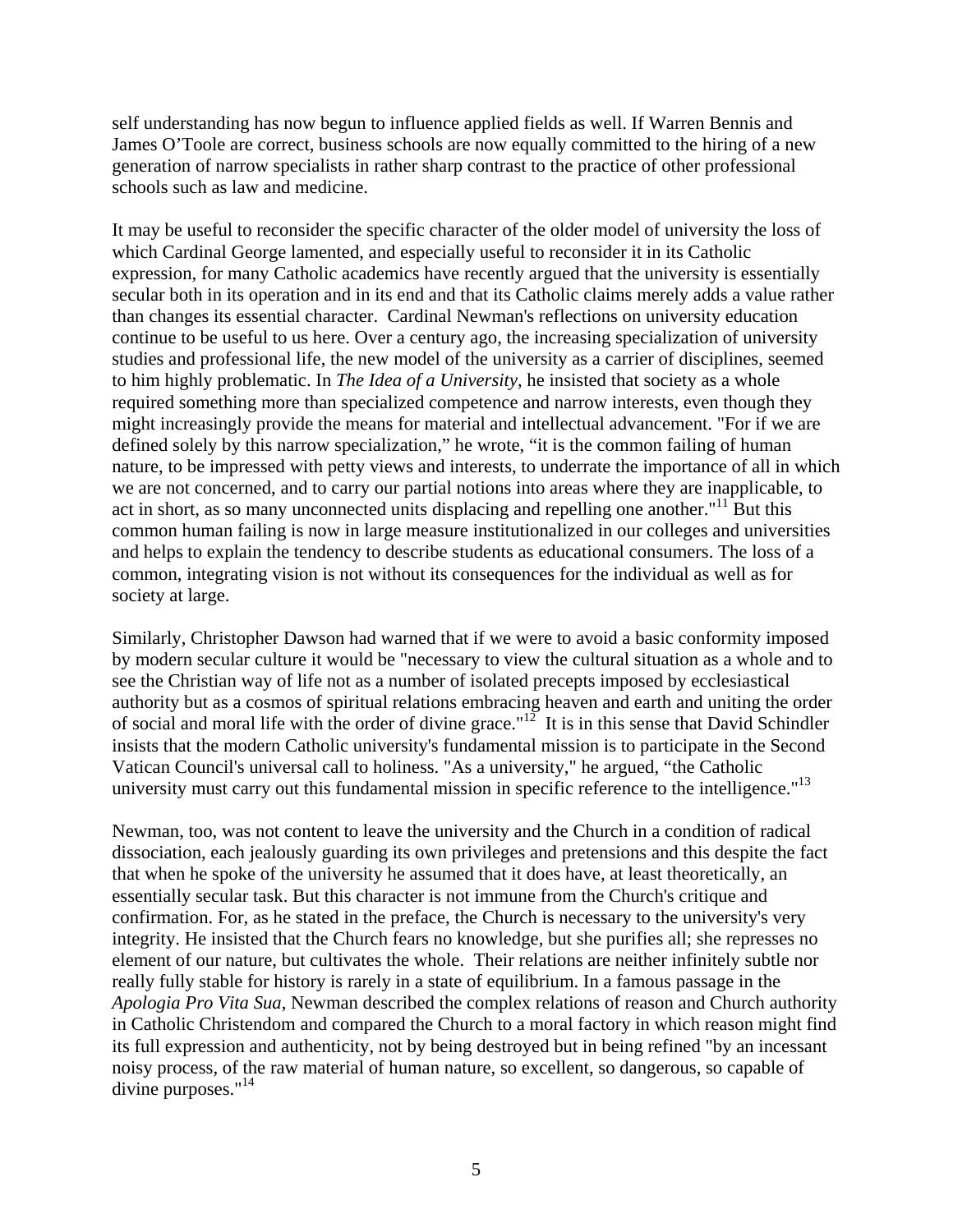Although Newman's theory of education accepted the intrinsic excellence of both orders of reality, he was equally aware of the potential for collision between them, not on the grounds of their essential incompatibility, for truth cannot contradict truth, but because especially in our own day, the supernatural has been all but replaced by the natural. The "long reign of the unseen shadowy world" has been overturned "by the mere exhibition of the visible"<sup>15</sup>

But Newman had dedicated his life to the affirmation of the rationality of faith in a modern culture increasingly prone to dismiss its claims. And so, although the *Idea* is an eloquent tribute to the inherent dignity and majesty of liberal learning, Newman was very much aware of the fact that "considered in its religious aspect, it concurs with Christianity a certain way, and then diverges from it; and consequently proves in the event, sometimes its serviceable ally, sometimes from its very resemblance to it, an insidious and dangerous foe."[16](#page-9-15) 

It was in this sense that he described their dialectical relationship in terms strikingly different from the modern account of their apparently benign isolation. For Newman saw that there was an inherent danger in the relations of these two orders of reality. He argued that liberal knowledge has a "tendency to impress us with a mere philosophical theory of life and conduct, in the place of Revelation."<sup>17</sup> He insisted that truth has two attributes, beauty and power, and that if one followed either to its furthest extent and true limit, one could be "led by either road to the Eternal and Infinite, to the intimations of conscience and the announcements of the Church." However,

… satisfy yourself with what is only visibly or intelligibly excellent, as you are likely to do, and you will make present utility and natural beauty the practical test of truth, and the sufficient object of the intellect. It is not that you will at once reject Catholicism, but you will measure and proportion it to an earthly standard. You will throw its highest and most momentous disclosures into the background, you will deny its principles, explain away its doctrines, rearrange its precepts, and make light of its practices, even while you profess it. Knowledge, viewed as knowledge, exerts a subtle influence in throwing us back upon ourselves, and making us our own center, and our minds the measure of all things.<sup>[18](#page-9-17)</sup>

Surely Newman was correct to warn us of the modern danger that knowledge, viewed as knowledge, tends to make us our own center. Newman was a psychological realist, and unlike the therapeutic dissociation of university and Church in contemporary culture, he insisted on their vital interrelation. But like any genuine relation, the vitality of their interaction is expressed in a real tension. Newman did not hesitate to use the language of warfare to describe their occasional but regular collisions. He insisted that the Catholic system alone provided a forum for the resolution of the tensions between faith and reason and he insisted that the mind was not, in fact, most fertile and creative when least challenged but rather when it confronts the demands of a strong external authority. One of the great ironies of the contemporary academy is that the insistence on the absolute right of academic freedom has produced not a vital debate about rival truth claims but rather a silent tolerance for any and all claims, however trivial. The choice then is not one between a docile and subservient academic submission to ecclesiastical authoritarianism on the one hand and a celebration of the absolute autonomy of disciplinary pretensions on the other, but rather a dynamic interdependence in which competing claims are expressed and adjudicated.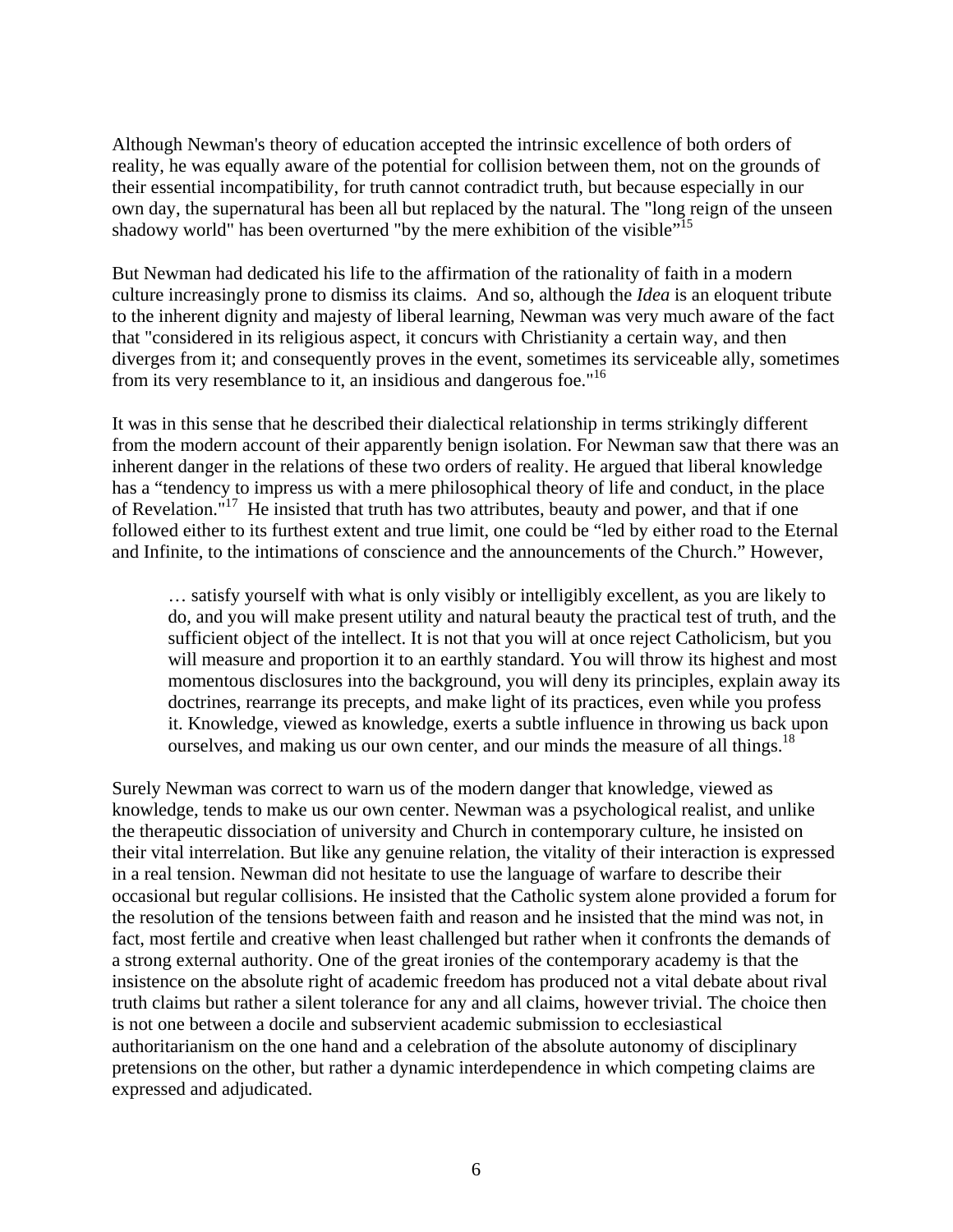Dawson too had warned that there is much at stake in the struggle between what he called the emerging "unitary" character of modern Western culture and the Christian tradition.

For in this unitary culture, there is little room for the concepts which are fundamental to the Catholic or Christian view—the supernatural, spiritual authority, God and the soul in fact, the whole notion of the transcendent. So unless students can learn something of Christian culture as a whole—the world of Christian thought and the Christian way of life and the norms of the Christian community—they are placed in a position of cultural estrangement—the social inferiority of the ghetto without its old self-containedness and self-sufficiency.<sup>[19](#page-9-18)</sup>

But how, in practice, was the ideal of University education to be achieved? Newman had insisted that the university's specific genius is to teach universal knowledge and this necessarily requires a place, even in the secular university, for theology, at least for natural theology. But he also argued that the university cannot fulfill its mission with integrity without the direct assistance of the Church. He had argued the need for an essential distinction between the university and the college and between the university professor and the college tutor. Each had a fundamental mission and office to perform within the whole but Newman thought that the Church used the college as the "direct and special instrument" to bring the university to its integrity. The university is the great arena of ideas in which the claims of the various disciplines and the pretensions of their professors are carried out in a complex tension of argument and debate. It is the means by which the dynamic circle of knowledge, continually developing and adjusting, is sustained and advanced. The university's central concern is perhaps most properly understood in terms of theory, or as Newman put it, notions, and it is thus concerned with the development and advancement of ideas. In contrast, the college's function is more conservative, emphasizing an intellectual and moral stability, embodied in a living tradition. The one, he said "is the sail and the other the ballast; each is insufficient in itself for the pursuit, extension, and inculcation of knowledge; each is useful to the other."<sup>20</sup> To the university he assigned the responsibility for "philosophical discourses, the eloquent sermon, or the well conducted disputation….;" whereas the college is "for the formation of character, intellectual and moral, for the cultivation of the mind, for the improvement of the individual, for the study of literature, for the classics, and those rudimental sciences which strengthen and shape the intellect."<sup>21</sup>

The integration of mind which Newman, MacIntyre and Cardinal George all take for granted requires a fundamental integration of the work of the College and the university, the tutor and the professor. But in fact, the modern university has largely abandoned the work of the college and the expectation that it is necessary to provide an intellectual and moral formation of young men and women. Instead, the university has become in Newman's description a mere caravanserai of ideas, jostling in a marketplace without mutual significance or relation, demanding not debate and resolution but tolerance of a mere diversity.

The temptation of the University, cut off from the college's active concern for the formation of its students is that it will inevitably degenerate into an arena of abstract and unreal theories. Newman described this temptation and its effects on a popular professor who will be "carried away by his success, and in proportion as his learning is profound, his talent ready, and his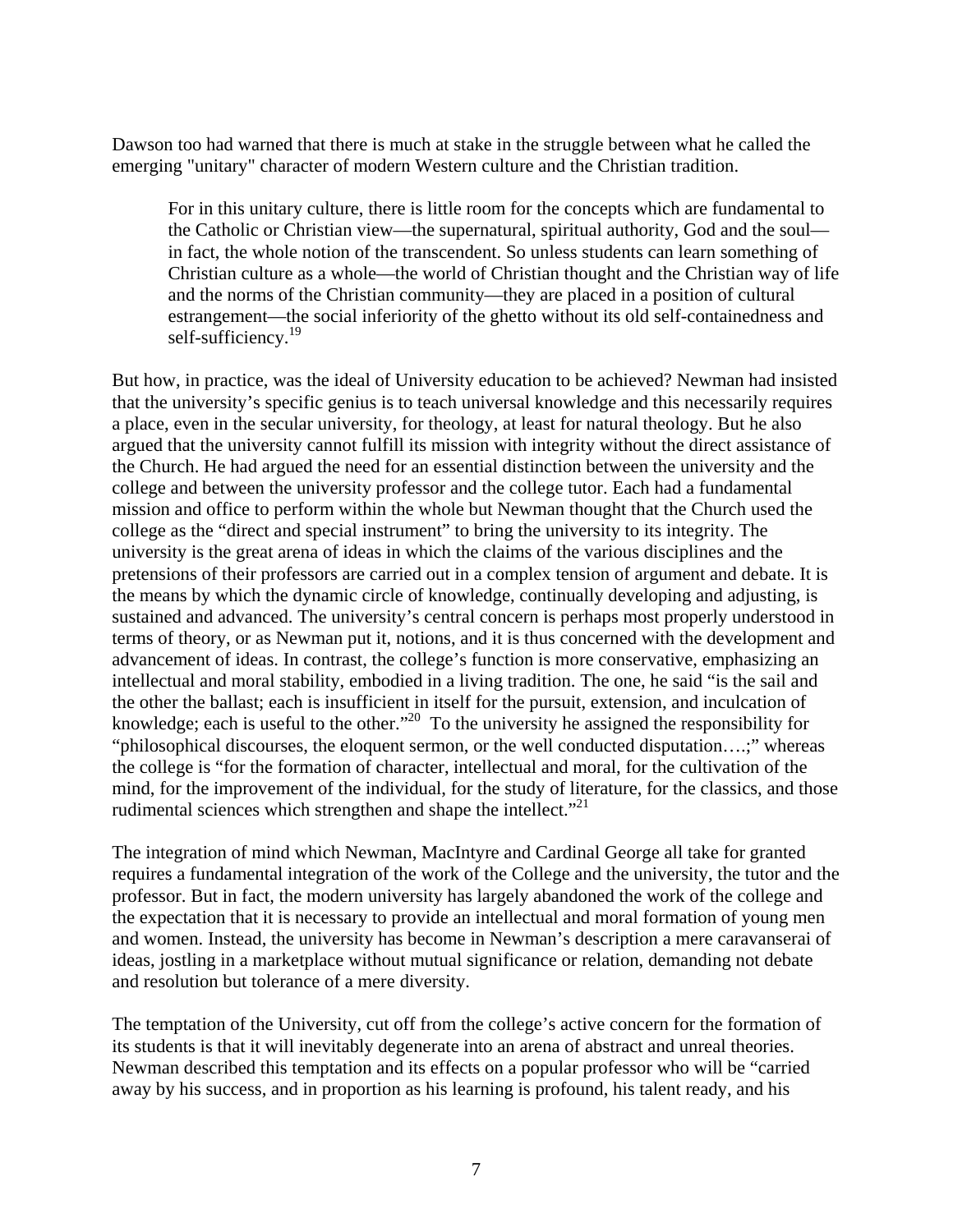eloquence attractive, will be in danger of falling into some extravagance of doctrine, or even of being betrayed into heresy. The teacher has his own perils as well as the taught; there are in his path such enemies as the pride of intellect, the aberrations of reasoning, and the intoxication of applause." $^{22}$ 

In contrast, the tutor's role in the college is the formation of individual minds, a task which Newman characterizes as one appropriate to a home, a place of intimate and personal relations in which one is known as a unique individual. It is a system which is, to use Newman's term, real rather than notional. The loss of the residential college has reduced the university to an instrumentalized, abstract system which inevitably excludes a vital engagement with theological claims in favor of the social scientific and instrumental expressions of the new model of religious studies.

MacIntyre offered a touchstone by which one might determine how far a particular university has moved toward the "fragmented condition" which Newman has described.

Ask," he said, "Would a wonderfully effective undergraduate teacher, not only in terms of her or his discipline, but also in terms of communicating something of how that discipline contributes to and finds its place within an integrated account of the order of things, whose scholarly contribution consisted of perhaps one original published article and some brilliant and instructive reflections on how to teach, receive tenure, promotion to full professor, and honors in that university? And would someone who is either unable or unwilling to teach any but graduate students, and preferably advance graduate students, but who, by the standards of her or his own specialized discipline, is at what they call the cutting-edge of research inquiries, receive tenure, promotion, and honors in that university? If the answers are 'No' and 'Yes,' then that university is in need of radical reform.[23](#page-9-22)

The interdependence of the university and the college was made clear in a sermon which Newman delivered at the University Church in Dublin on the feast of St. Monica in 1856. In it, Newman reflected on the nature of the university as an *alma mater*. He began with a description of Monica's motherly concern for the intellectual and moral formation of her son, Augustine, and then he provided a remarkably realistic account of the way in which the young, marked by original sin and formed in an increasingly secular culture, are prone to come to accept as necessary the fundamental disjunction between the intellectual and the moral life, which might at first be lamented. In consequence of the separation, however, faith begins to seem merely a sentimental dream, a sort of childhood remnant of innocence, and they now begin to form their own ideas of things, then change them, then perhaps decide that because of such changes, nothing is true, nothing certain. But he reminded his audience that the Church had a specific purpose in mind in creating the university. It was

to reunite things which were in the beginning joined together by God and have been put asunder by man. Some persons will say that I am thinking of confining, distorting, and stunting the growth of the intellect by ecclesiastical supervision. I have no such thought. Nor have I any thought of a compromise, as if religion must give up something, and science something. I wish the intellect to range with the utmost freedom and religion to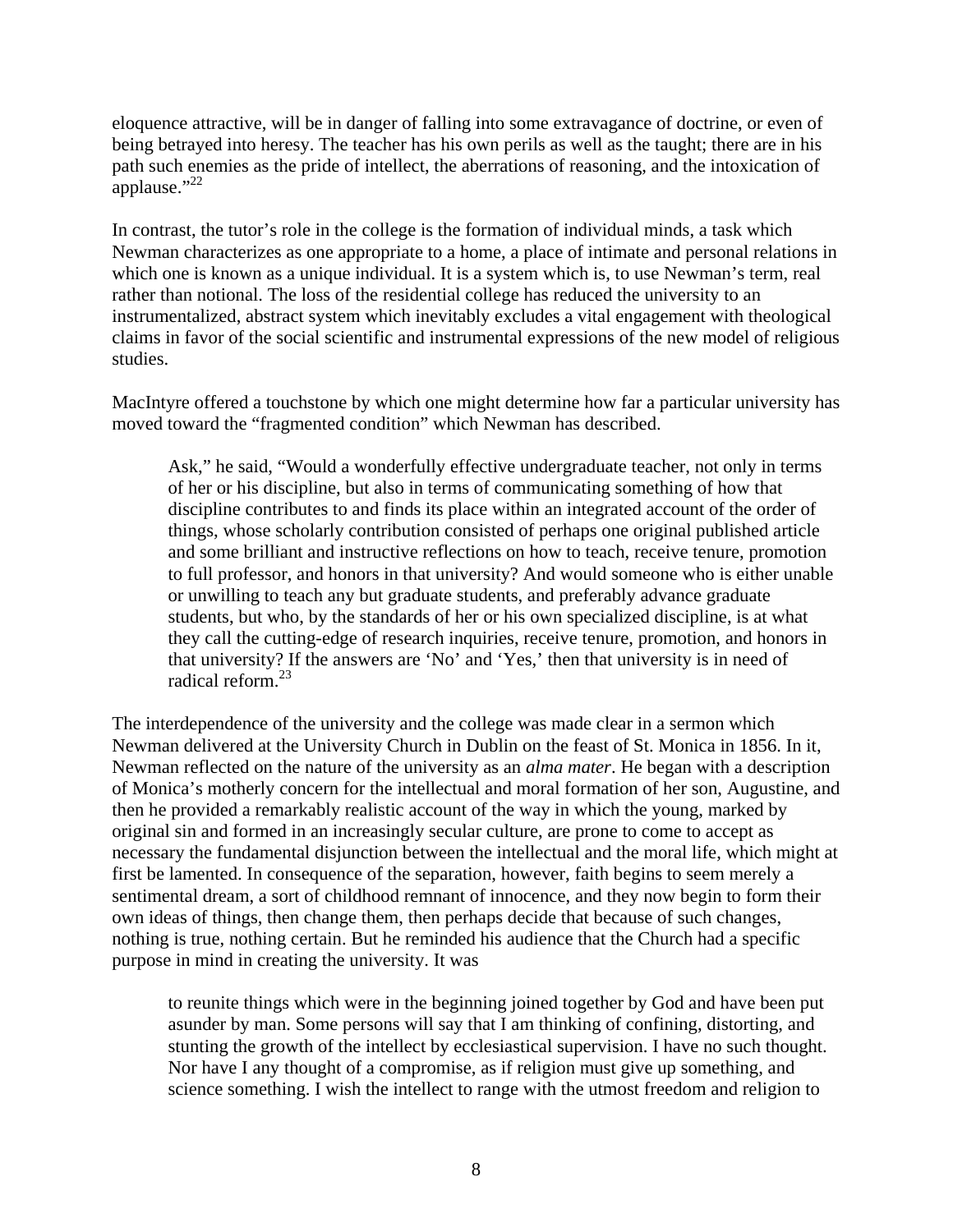enjoy an equal freedom; but what I am stipulating for is that they should be found in one and the same place and exemplified ion the same persons. I want to destroy that diversity of centers, which puts everything into confusion by creating a contrariety of influences. I wish the same spots and the same individuals to be at once oracles of philosophy and shrines of devotion. It will not satisfy me, what satisfies so many, to have tow independent systems, intellectual and religious, going at once side by side, by a sort of division of labor and only accidentally brought together. It will not satisfy me if religion is here and science there, and young men converse with science all day and lodge with religion in the evening. It is not touching the evil, to which these remarks have been directed, if young men eat and drink and sleep in one place and think in another. I want the same roof to contain both the intellectual and the moral discipline. Devotion is not a sort of finish given to the sciences; nor is science a sort of feather in the cap, if I may so express myself, an ornament and a set-off to devotion. I want the intellectual layman to be religious and the devout ecclesiastic to be intellectual. $^{24}$  $^{24}$  $^{24}$ 

But the modern university has no such claims to integration and in the absence of the pretension we have the mere trade school. The renewal of the distinctive identity of Catholic higher education may well be critical not merely for its own sake but also for the recovery of an integrating and coherent vision for university education as a whole.

Don J. Briel Koch Chair in Catholic Studies University of St. Thomas St. Paul, Minnesota

5 Ibid, 133.

6 C. John Sommerville, *The Decline of the Secular University*, (Oxford: Oxford University Press, 2006) 22.

7 Walker Percy, "Why Are You A Catholic?" in *Signposts in a Strange Land*, (New York: Farrar, Straus and Giroux, 1991) 309.

8 Sommerville, 31-32.

 $\frac{1}{1}$  Evelyn Waugh, "Careers For Our Sons: Education," in *Essays and Reviews of Evelyn Waugh*, ed. Donat Gallagher (Boston: Little Brown Co., 1984) 50-51.

<sup>2</sup> Barbara Grizutti-Harrison*, Italian Days*, (New York: Atlantic Monthly Press, 1989) 332.

<sup>3</sup> Flannery O'Connor, *The Habit of Being,* (New York: Farrar, Straus and Giroux, 1979) 90.

<sup>4</sup> Josef Pieper, "The Intellectual and the Church," *Josef Pieper: An Anthology,* (San Francisco: St. Ignatius Press, 1989) 13.

<sup>&</sup>lt;sup>9</sup> Francis Cardinal George, "Universities That are Truly Catholic and Truly Academic," Address of September 22, 1998 to the Inaugural Convocation of Presidents and Faculty Members of Chicago Area Catholic Colleges and **Universities**